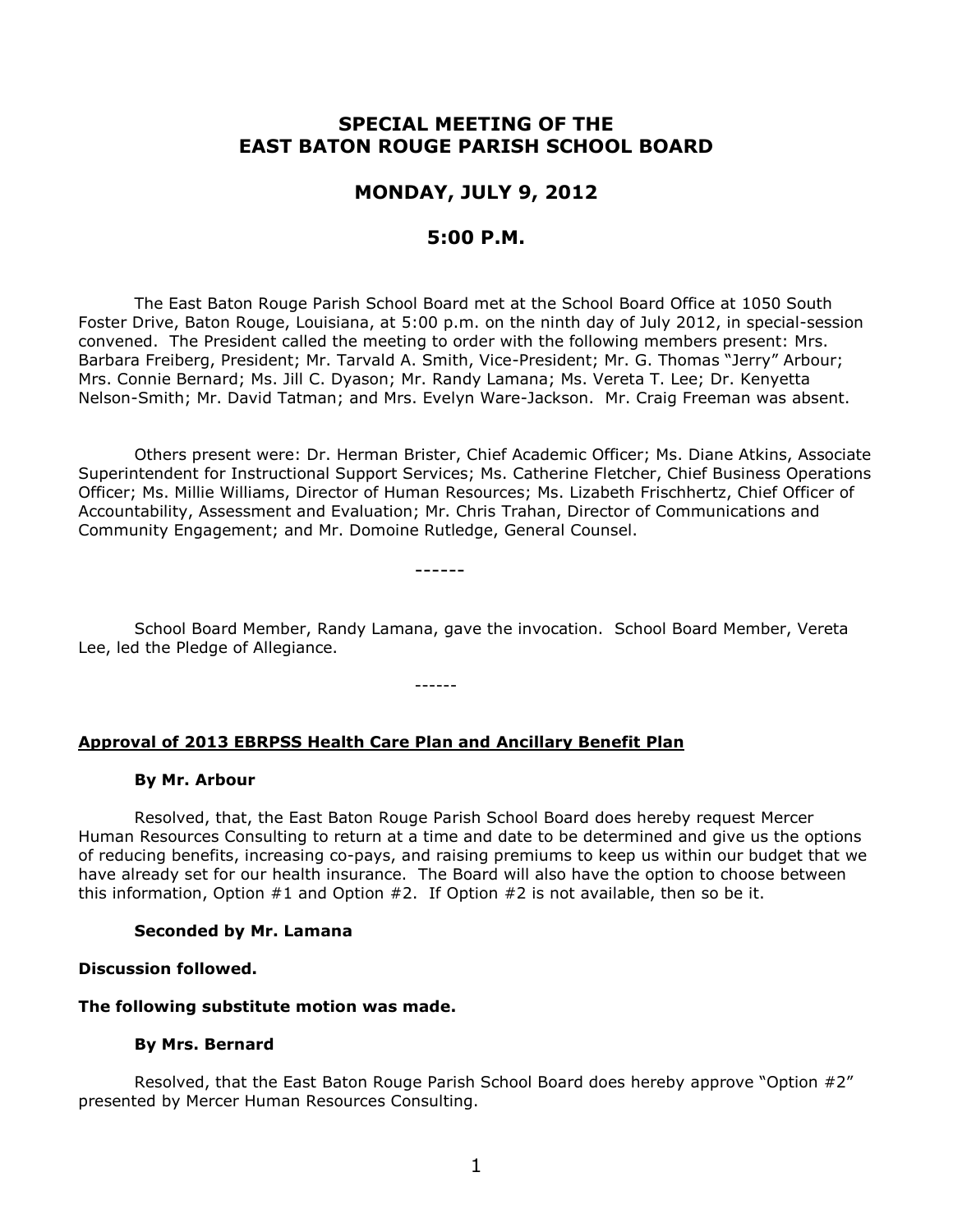**Discussion continued.**

**A "friendly amendment" was offered by Ms. Dyason.**

**That "Option #2" be a pilot program and a report would be presented to the Board every six (6) months. The "friendly amendment" was accepted by the maker and therefore Ms. Dyason seconded the substitute motion.**

**Discussion continued.**

## **Call the Question**

**By Mr. Arbour**

**The vote on the substitute motion was as follows:**

| <b>Yeas: (3)</b>              | Mrs. Bernard, Ms. Dyason, and Mrs. Ware-Jackson                                                 |
|-------------------------------|-------------------------------------------------------------------------------------------------|
| <b>Nays: (7)</b>              | Mr. Arbour, Mrs. Freiberg, Mr. Lamana, Ms. Lee, Dr. Nelson-<br>Smith, Mr. Smith, and Mr. Tatman |
| Abstained: (0)                | <b>None</b>                                                                                     |
| Absent: (1)                   | Mr. Freeman                                                                                     |
| The substitute motion failed. |                                                                                                 |

**The vote on the original motion was as follows:**

| Mr. Arbour, Mrs. Bernard, Ms. Dyason, Mrs. Freiberg, Mr.<br>Lamana, Ms. Lee, Dr. Nelson-Smith, Mr. Smith, and Mr. Tatman |
|--------------------------------------------------------------------------------------------------------------------------|
| Mrs. Ware-Jackson                                                                                                        |
| None                                                                                                                     |
| Mr. Freeman                                                                                                              |
|                                                                                                                          |

**The original motion passed.** 

**------**

#### **Approval of Agreements**

#### **By Mr. Arbour**

Resolved, that, the East Baton Rouge Parish School Board does hereby give approval of Shared Success Agreements for the following schools: Capitol Elementary, Capitol Middle, Park Elementary, and Winbourne Elementary.

## **Seconded by Mr. Tatman**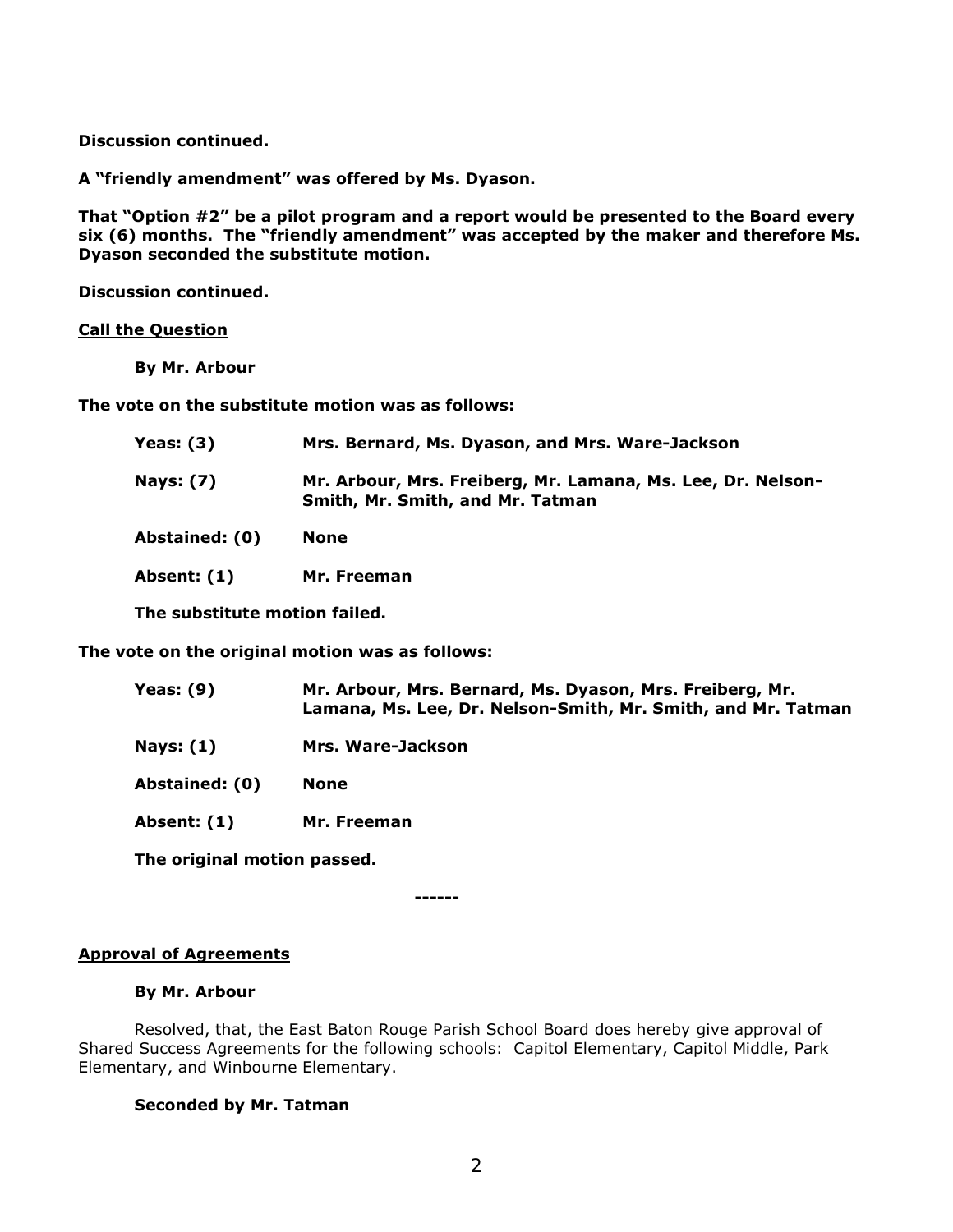## **Unanimously adopted by a vote of the members present. (Mr. Freeman was absent.)**

**------**

**Approval of Pilot Program to Create Gifted/Talented Openings**

#### **By Mr. Smith**

Resolved, that, the East Baton Rouge Parish School Board does hereby give approval of a proposal to plan and possibly implement a pilot program to create gifted/talented openings at Wildwood Elementary School as soon as feasibly possible, but no later than the 2013-2014 school year.

#### **Seconded by Mrs. Bernard**

#### **Discussion followed.**

#### **The following substitute motion was made.**

#### **By Mr. Arbour**

Resolved, that, the East Baton Rouge Parish School Board does hereby give approval of a proposal to plan and possibly implement a pilot program to create gifted/talented openings at Wildwood Elementary School as soon as feasibly possible, but no later than the 2013-2014 school year, provided the system can identify the students this year for this program for 2013-2014 school year.

#### **Seconded by Dr. Nelson-Smith**

#### **The vote on the substitute motion was as follows:**

| Yeas: $(4)$      | Mr. Arbour, Ms. Lee, Dr. Nelson-Smith, and Mr. Lamana                                   |
|------------------|-----------------------------------------------------------------------------------------|
| <b>Nays: (6)</b> | Mrs. Bernard, Ms. Dyason, Mrs. Freiberg, Mr. Smith, Mr. Tatman<br>and Mrs. Ware-Jackson |
| Abstained: (0)   | <b>None</b>                                                                             |

**Absent: (1) Mr. Freeman**

**The substitute motion failed.** 

## **Discussion continued.**

## **The following substitute motion was made.**

#### **By Mr. Arbour**

Resolved, that, the East Baton Rouge Parish School Board does hereby give approval of a proposal to plan and possibly implement a pilot program to create gifted/talented openings at Wildwood Elementary School as soon as feasibly possible, but no later than the 2013-2014 school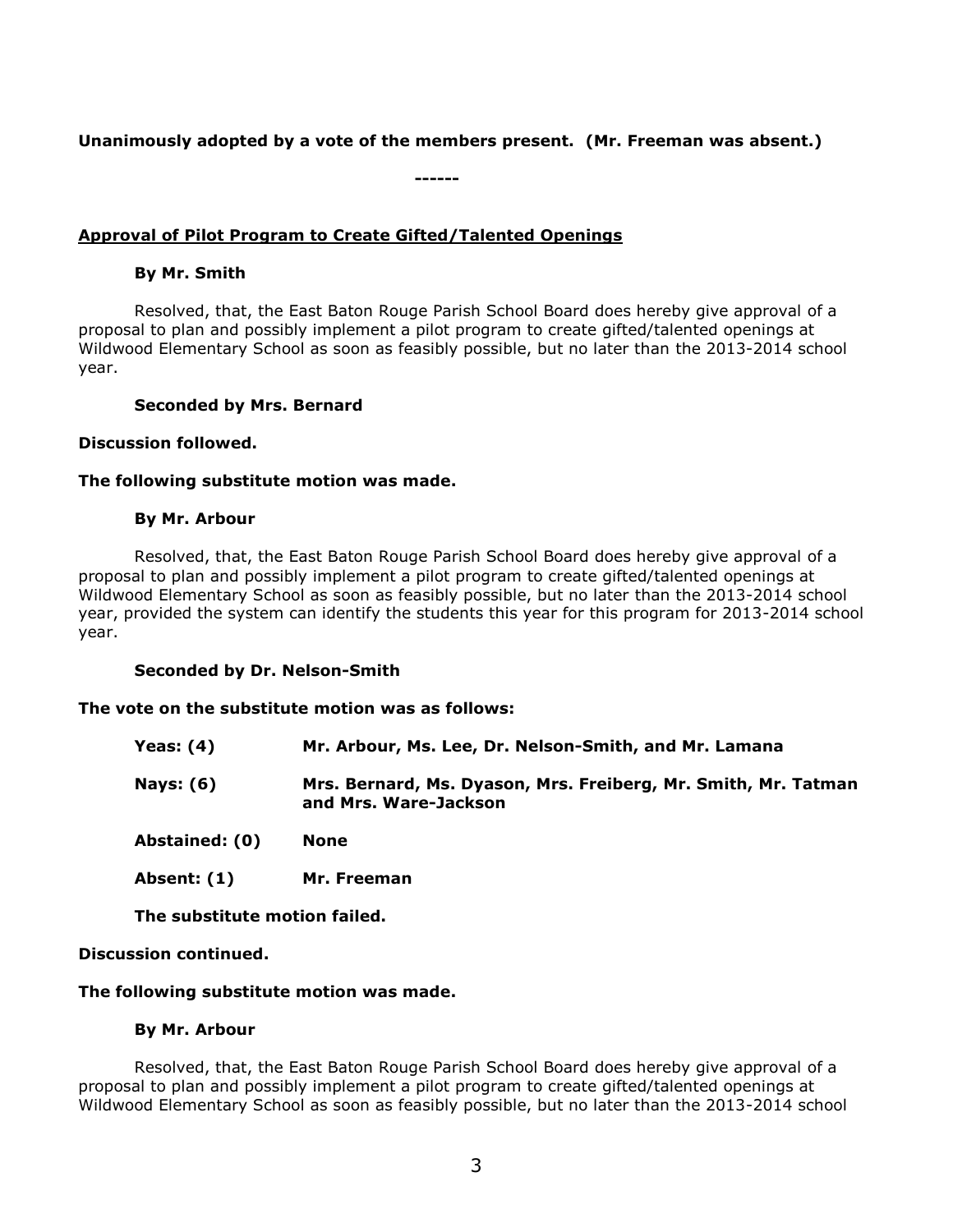year. Students must be identified by the date the MFP Report is due to the State Department of Education.

#### . **Seconded by Mr. Lamana**

**The vote on the substitute motion was as follows:**

| Yeas: (4)                     | Mr. Arbour, Mr. Lamana, Ms. Lee, and Mrs. Ware-Jackson                |
|-------------------------------|-----------------------------------------------------------------------|
| <b>Nays: (5)</b>              | Mrs. Bernard, Ms. Dyason, Mrs. Freiberg, Mr. Smith, and Mr.<br>Tatman |
| Abstained: (1)                | <b>Dr. Nelson Smith</b>                                               |
| Absent: (1)                   | Mr. Freeman                                                           |
| The substitute motion failed. |                                                                       |

**The vote on the original motion was as follows:**

| Yeas: $(9)$                 | Mr. Arbour, Mrs. Bernard, Ms. Dyason, Mrs. Freiberg, Mr.<br>Lamana, Ms. Lee, Mr. Smith, Mr. Tatman, and Mrs. Ware-Jackson |
|-----------------------------|---------------------------------------------------------------------------------------------------------------------------|
| Nays: $(0)$                 | <b>None</b>                                                                                                               |
| Abstained: (1)              | <b>Dr. Nelson Smith</b>                                                                                                   |
| Absent: (1)                 | Mr. Freeman                                                                                                               |
| The original motion passed. |                                                                                                                           |

**------**

## **Approval of 2012-2013 Student Rights & Responsibilities Handbook**

## **By Mr. Tatman**

Resolved, that, the East Baton Rouge Parish School Board does hereby approve the 2012- 2013 Student Rights & Responsibilities Handbook and Discipline Policy.

## **Seconded by Mr. Lamana**

**Unanimously adopted by a vote of the members present. (Mr. Freeman was absent.)**

**------**

## **Approval of Servitude Agreement**

**By Ms. Lee**